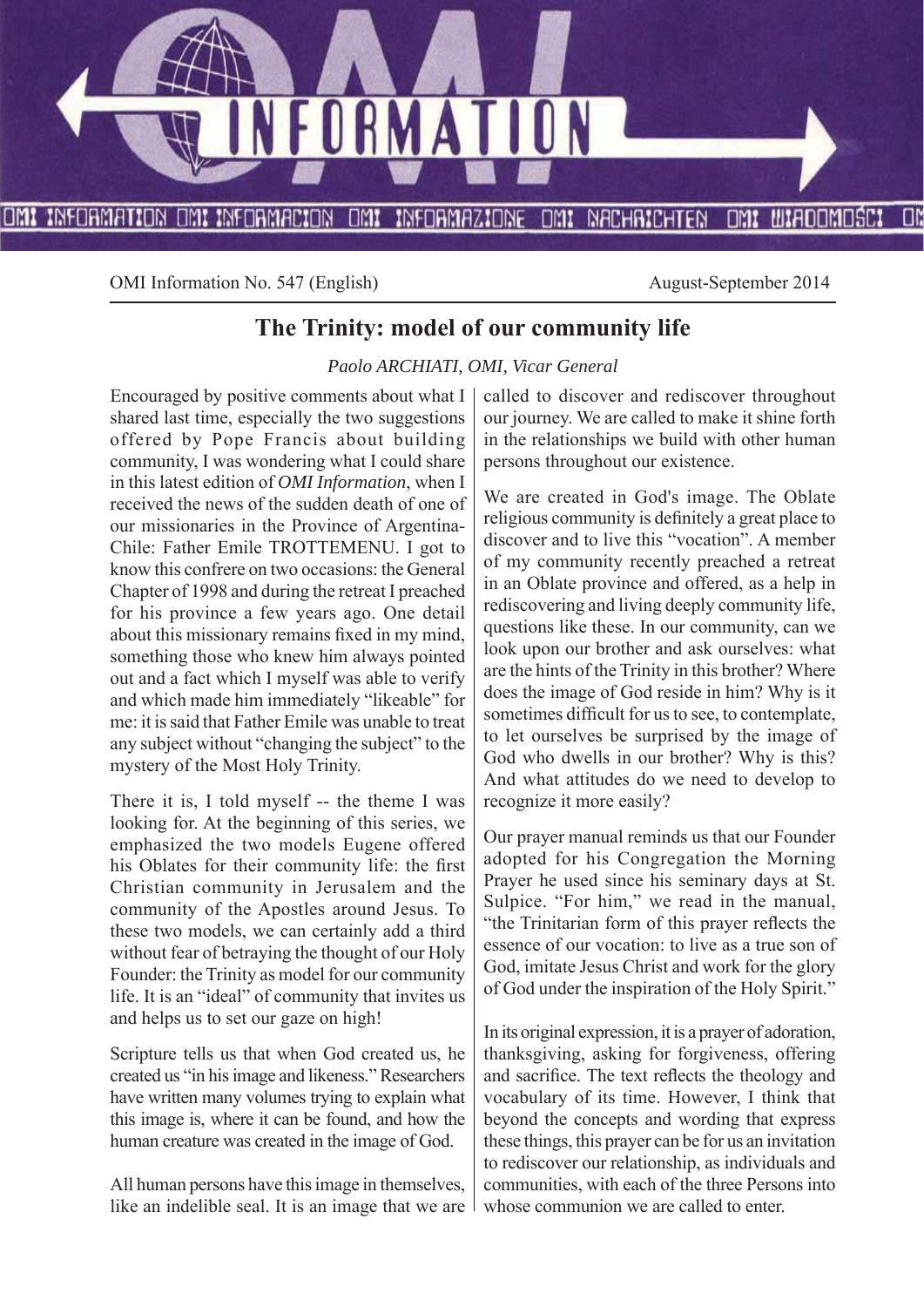Allow me to propose a meeting, and perhaps even more than one, whose aim is to allow those who participate to share their personal relationship with the three divine persons, drawing their inspiration from the experience of their lives. This kind of sharing may be the beginning of a renewal in the life of our local community.

This is not the place to deal with the Holy Trinity from the theological or scriptural point of view. Nevertheless, I would like to highlight some characteristics of the three divine Persons as the Word of God presents them, especially the Gospel. They can be found in ourselves and rediscovered in our brothers, precisely because we are created "in the image of God." Concerning the Father, whom we call in the creed the Creator and Lord of all things, the Gospel highlights the characteristics of kindness, mercy, unconditional

love, tenderness and forgiveness. Concerning the Son, there are emphasized his free and total obedience to the Father's will, the capacity to be welcoming, the gift of his life for the salvation of all, his "oblation" on the altar of the cross. The Holy Spirit, the mutual love between the Father and the Son, is called the comforter, the advocate, the one who leads us to the truth in order to make us free and to see ourselves as brothers and sisters, children of a same Father.

I do not intend to describe in detail how we can "live the Trinity" in our community, in our relationships, in the life we receive as gift from the Father and that we are called to live day after day as a loving response to this gift. I would rather leave this exercise to the Oblate community, especially the local community, the  $\cdot$   $\cdot$   $\cdot$   $\cdot$   $\cdot$   $\cdot$   $\cdot$   $\cdot$ 

| characteristics of kindness, mercy, unconditional   flying cell of our mission.                                                                                                                                    |                                                                                                                                                                                                                                                                                           |
|--------------------------------------------------------------------------------------------------------------------------------------------------------------------------------------------------------------------|-------------------------------------------------------------------------------------------------------------------------------------------------------------------------------------------------------------------------------------------------------------------------------------------|
|                                                                                                                                                                                                                    | <b>Holy See</b>                                                                                                                                                                                                                                                                           |
| <b>VATICAN</b><br><b>First Oblate Bishop in Brazil</b><br>On 23 July 2014, Pope Francis accepted the                                                                                                               | Scholasticate in Obra, Poland. In addition, he<br>obtained a Licentiate in Church History at the<br>University Rybnik, Poland.                                                                                                                                                            |
| resignation from the pastoral care of the diocese<br>of Zé Doca (Brazil), presented by Bishop Charles<br>Ellena, in accordance with can. $401 \S 1$ of the<br>Code of Canon Law.                                   | In 1994, he was assigned to the missions in Brazil<br>(at that time, to the Recife Delegation attached to the<br>former Central Province of the United States). In the<br>course of his priestly ministry has held the following<br>positions: assistant priest in Siedlce, Poland (1992- |
| The Holy Father appointed Bishop of the Diocese of<br>Zé Doca Father Jan KOT, until now the pastor of the<br>Sagrado Coração de Maria Parish in Campo Alegre<br>do Fidalgo, in the Diocese of São Raimundo Nonato. | 1994); pastor in Jussarval, Archdiocese of Olinda<br>and Recife (1995-2000); pastor of Vitória di Santo<br>Antão, Archdiocese of Olinda and Recife (2000-<br>2005); Provincial Councilor (2003-present); Since<br>2005, he has been pastor of Sagrado Coração de                          |
| Father Kot was born on 10 May 1962, in the city<br>of Makow in the Diocese of Kraków (Poland).<br>He made his religious vows on 8 September                                                                        | Maria in Campo Alegre do Fidalgo, Diocese of São<br>Raimundo Nonato.                                                                                                                                                                                                                      |
| 1986 in the Congregation of the Missionary<br>Oblates of Mary Immaculate and was ordained<br>a priest on 20 June 1992.                                                                                             | The Diocese of Zé Doca is located in Northeastern<br>Brazil in the State of Maranhão. Of the approximately<br>319,000 inhabitants, 91.5% are Catholics. In a 2010<br>census, there were 20 diocesan priests and two                                                                       |
| After his elementary studies, he attended courses<br>of philosophy and theology at the Oblate                                                                                                                      | religious priests, nine religious men and 14 religious<br>women serving 16 parishes.                                                                                                                                                                                                      |
|                                                                                                                                                                                                                    | <b>Latin America</b>                                                                                                                                                                                                                                                                      |
| <b>FRENCH GUIANA</b>                                                                                                                                                                                               | him to explore the field! He is doing his pastoral                                                                                                                                                                                                                                        |

# **A budding missionary**

*Simplice Sa'a NGOUNI is a young Cameroonian Oblate. Following his studies, it is now time for*  $\vert$  I was sent to the west of Guiana, specifically

*regency in Guiana and he now shares his first impressions with us.*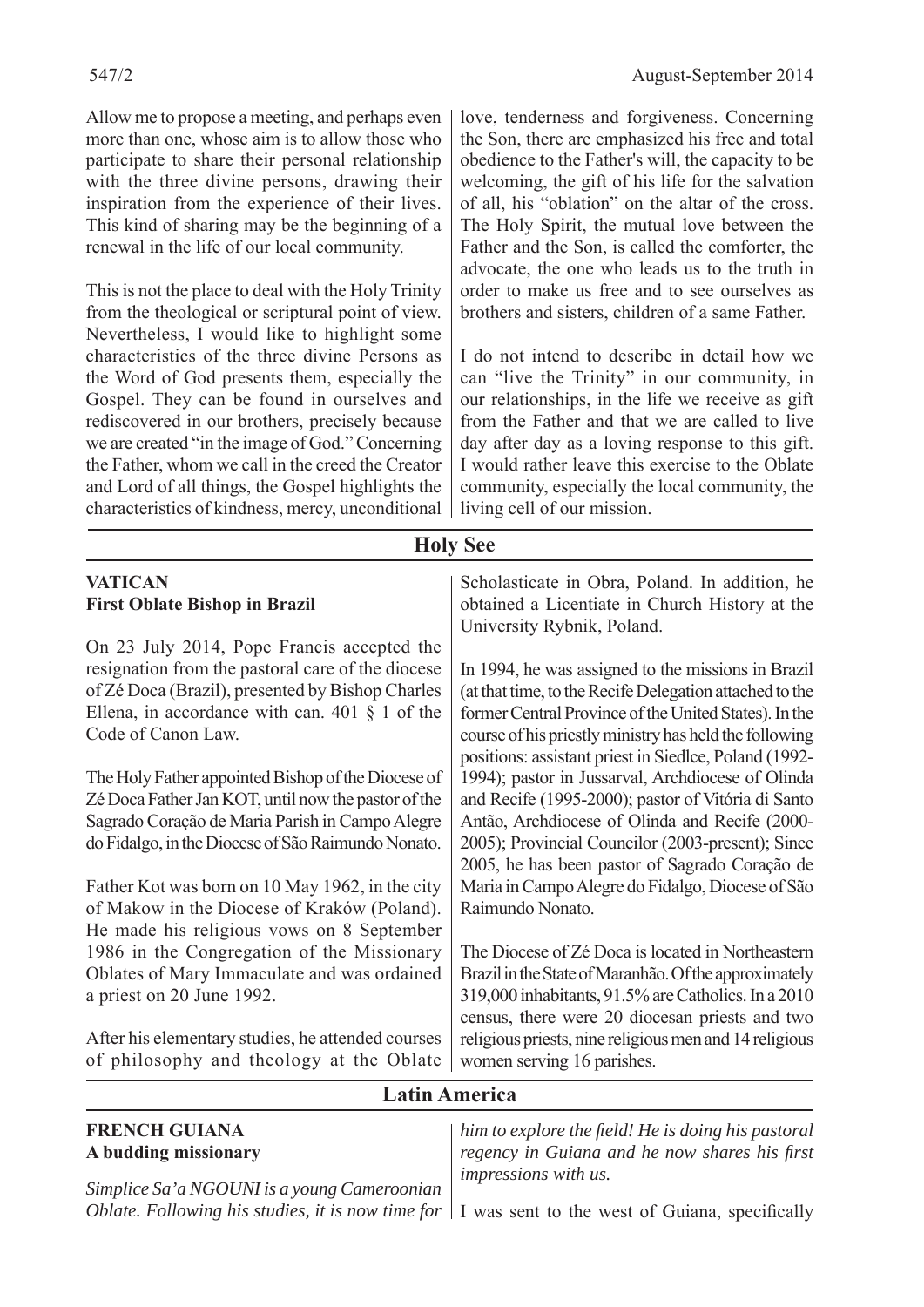in the town of Mana in the parish of Javouhey, located in the village of the same name. The pastoral scope of this parish is well defined: to bring together two ethnic groups of different cultures but each with a similar story.

The first is the Hmong community, a people very attached to their traditions. The Hmong came to France after having escaped Laos in 1975, after the war that pitted the Vietnamese Communists against the French and then against the Americans. Following an agreement with the government, a good number of them came to Guiana to live and develop their agriculture. Today they are leaders in this domain. Thanks to their work, today they are economically independent.

The second ethnic group is a community from Surinam (a neighbor of Guiana), which arrived in France after a civil war that ravaged the country between 1986 and 1992; they were then placed in four camps under the protection of the United Nations. However, these people, quite diverse in their abilities, did not receive any help from the government of their place of refuge. They are still quite economically dependent. Furthermore, the members of this community, who were not treated the same as others, must work hard for their papers, to the point that they use methods far from being Catholic.

In fact, sentiments of good neighborliness which should unite them are far from outstanding. So you can imagine in what sort of pastoral situation I find myself. As parish pastor, I have a Hmong, Father Antoine Chy, who arrived here a short time ago and who was soon confronted by this pastoral situation. It is therefore necessary to achieve some balance between the Hmong community and the Bouchi Tongo. So I find myself, unfortunately or fortunately, between the two communities.

How do I live the mission? I try as much as possible to live it as a budding missionary. I also live it with much joy, with feeling and surprise, with disappointment, tension and hope.

It is all of that which makes me give thanks to God. For I am convinced that whatever the state of mind I am experiencing, that moment is important for the

rest of my formation; the essential is at the end: to arrive at responding to the Lord's call. (*Audacieux pour l'Évangile juillet 2014*)

### **HAITI A mobile clinic**

*Fr. John HENAULT is working on a new project, according to e-mails he sent recently to Bro. Augustin COTE in the United States.*

**26 May**: The Hansen's Disease project is taking a good part of my time. I have some financial help standing by, but the Ministry of Health doesn't seem to know what they want to do or they are just trying to avoid the problem. I've had more fun in a dentist's office than I'm having in the Director's office. Anyway, with the limited funds I have available right now I was able to send two laboratory technicians for training. Two weeks ago I sent a doctor, and last week I sent a nurse to Leogane to the Cardinal Leger Hospital, the only place that can treat lepers in Haiti. We now have a team ready here in Gonaives but we have yet to convince the World Health Organization that leprosy still exists in Haiti. They are the only ones who can get the medication for us, as I am told. Anyway it is an interesting challenge.

Just about every week, now that people are starting to hear that we are trying to do something to help them, we get more cases. Right now we have to send them to Leogane until we have all that we need to function here. Twice a mobile clinic was set up to help start identifying these cases and twice it has been cancelled for lack of funds, so says the Health Ministry. It has been re-re scheduled for this coming Friday, 30 May.

The house repairs are continuing slowly because, for the time being, I've diverted some of my repair funds to this health problem. We finally got some really heavy rain showers that permitted me to see where all the holes are in the roof: Very interesting. Now I know how many buckets I need to catch the water when it rains again.

**27 May**: Regarding our Mobile Clinic for Friday, it is still scheduled. I went to the Health Department this morning. The Director was not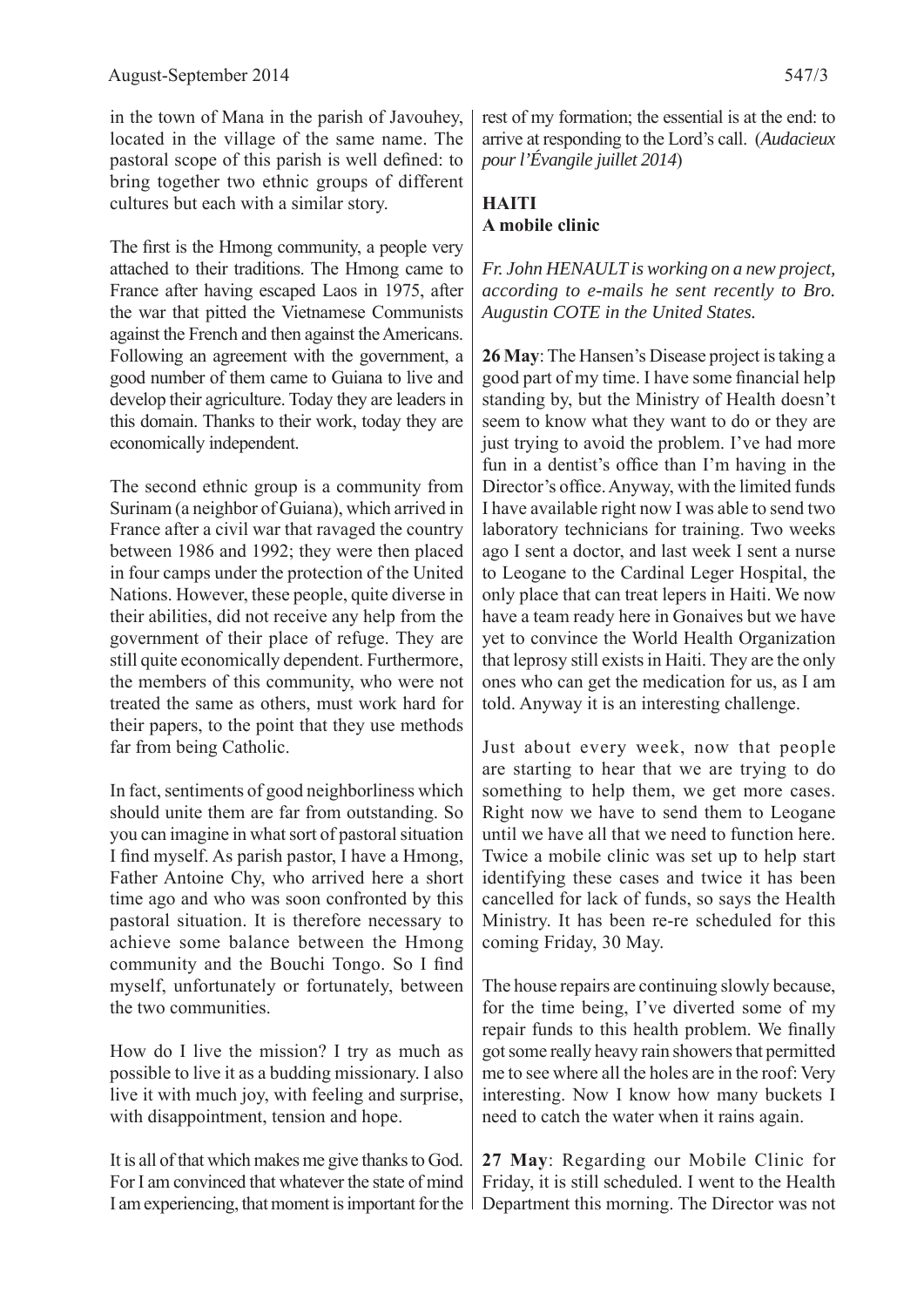there but he left news for me. The team will have 4 dermatologists, 5 Cuban doctors, and the team I sent for training over the past 3 weeks. In regards

**CAMEROON Assembly of OMI Lay Associates** 

The Second General Asse Associates of the Provinc held in  $N$ 'djamena, Chad, from 2014.

The group of the Oblate began in Cameroon in 20 DAGAVOUNANSOU as the its formation on the spiritual Eugene de Mazenod. This g grow and expand rapidly, now of Fr. Charles EKO. It is and most deeply rooted sod in Cameroon, at least in the Oblates work and in serve and even in those parties relinquished to the local cle

The opening Mass was pro Blessed Cyprian Michael Tans Fr. Charles emphasised strong Christian is called to play in en entrusted to us by Jesus conti succeed only if our lives, act perfect sync with the life of J

During the meeting, the activities over the previous with the evaluation proce participants to see the need an imperative advent of a community-centred acti NGARTOLNAN spoke on Heart: life in Apostolic Con

Other presenters were Fr. George King BABOU who spoke on the theme, "Together for the Mission"; and Brother Jean-Marie DIAKANOU whose focus was on the Oblate Triennium.

The Provincial of the Province of Cameroon, Fr. Raymond NANI, greeted all the participants and read to them the letter of the Superior General in which he thanked the Associates for having to a person wanting to help us, he and his wife are just waiting for my go ahead. I keep them posted regularly about developments.

| Africa-Madagascar                                                                                                                                                         |                                                                                                                                                                                                                                                                                                                                                                              |  |
|---------------------------------------------------------------------------------------------------------------------------------------------------------------------------|------------------------------------------------------------------------------------------------------------------------------------------------------------------------------------------------------------------------------------------------------------------------------------------------------------------------------------------------------------------------------|--|
| sociates<br>embly of the Oblate<br>e of Cameroun was<br>rom 24-29 May 2014.                                                                                               | found our spirituality appealing by embracing<br>it with assiduity and dedication to collaborate<br>in the Mission of Christ. The Provincial, on a<br>personal level, stressed the importance of the<br>Associates in the life and mission of the Province<br>and promised collaboration with them.                                                                          |  |
| es' Lay Associates<br>08 with Fr. Edouard<br>ne Oblate in charge of<br>lity and charism of St.<br>roup has continued to<br>now under the watch                            | The Associates themselves offered some concrete<br>resolutions amongst which: good behaviour,<br>love of and in the family, active participation in<br>the life of the Church, respect for one another<br>and especially the other who is different.<br>(Emmanuel Youngten TEMSWANG)                                                                                         |  |
| one of the strongest<br>dalities in the Church                                                                                                                            | <b>MADAGASCAR</b>                                                                                                                                                                                                                                                                                                                                                            |  |
| the dioceses where                                                                                                                                                        | Praying in every corner of the hospital                                                                                                                                                                                                                                                                                                                                      |  |
| parishes where they<br>rishes that have been<br>ergy.                                                                                                                     | Fr. Mariusz KASPERSKI is parish priest and<br>also chaplain to a hospital on Morondava. He<br>writes of his ministry with the sick:                                                                                                                                                                                                                                          |  |
| esided by Fr. Eko in<br>si Parish. In his homily,<br>igly the role that every<br>is uring that the mission<br>nues; this mission will<br>tions and words are in<br>Jesus. | At the request of the bishop of the diocese,<br>Bishop Marie Fabien Raharilamboniaina, I<br>accepted this work. Until now, there was no<br>priest responsible for visits to the hospital, so I<br>accepted this request.                                                                                                                                                     |  |
| group evaluated its<br>s two years. To help<br>ss and bring all the<br>ed for a change and<br>more reinvigorated,<br>vities, Fr. Nicolas<br>the theme, "A New             | I am pastor of the new parish, Saint John Paul II. We<br>began our ministry in this diocese on 25 November<br>2012. We have a lot of work in the parish. At the<br>outset, over and above the usual pastoral work, we<br>first built a chapel, so we could celebrate Mass, no<br>longer under the stars. Now we are building a house<br>for the priests and a parish office. |  |
| mmunity".                                                                                                                                                                 | I visit all the sick in the hospital every Tuesday                                                                                                                                                                                                                                                                                                                           |  |

and Thursday afternoon. At the end of my Thursday visitation, I usually celebrate Holy Mass in the refectory. I also visit the hospital if someone should call me.

There are two groups of Christians who visit the sick along with me. They are Christians of the Legion of Mary and charismatic groups from various city parishes. These groups are well experienced in this ministry.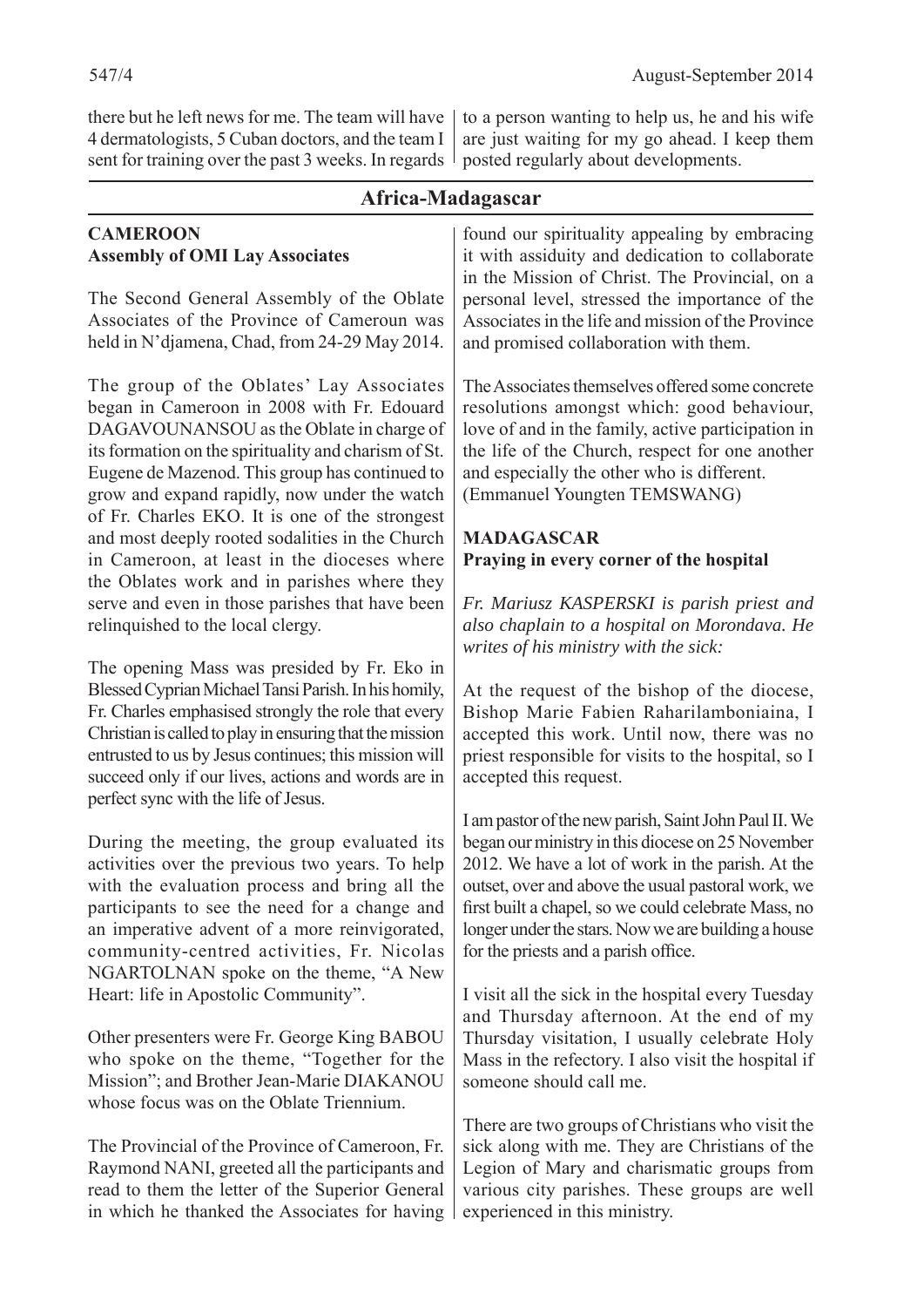The hospital has about 105 beds. In our visitation, we visit those in post-surgery wards, maternity, pediatric and tuberculosis wards.

I pray in every corner where patients may be found and who ask me for prayers for themselves. I administer the sacrament of the sick and distribute Holy Communion to those who ask for it. Occasionally, I administer Baptism to patients who are seriously sick.

The crisis within the country is seen also in the hospital. If you are sick, at the moment it is not easy to be healed. If someone wants to have a place in the hospital, he himself must pay for all the medicine, but the family must his food and nourishment.

We are often asked for help for the sick. Most often these are bush people. If someone is sick with tuberculosis, he must remain in hospital for a long time. These people most often ask us for food. Others seek help to buy medicines which are very expensive in Madagascar.

By our prayers, we support those being helped in the hospital. We support them also with our material help. Jesus, our Lord, our Good Samaritan, encourages and helps us in this ministry. (www.oblatsmalagasy.org)

#### **CONGO Laity engage themselves in Oblate spirituality**

Twenty-two lay men and women committed themselves, on Sunday, 13 July, as members of the Missionary Association of Mary Immaculate, to live more deeply their Christian life according to the charism of St. Eugene de Mazenod, founder of the Missionary Oblates of Mary Immaculate. Accompanied by their chaplain, Father Augustin MULELE, they came from the dioceses of Idiofa and Kikwit in Bandundu Province, and from parishes served by the Missionary Oblates in the Archdiocese of Kinshasa. The Provincial Superior of the Missionary Oblates, Father Abel NSOLO, presided at the Mass and received their commitment in the church of St. Eloi, Kinshasa-Barumbu.

Having arrived from Rome, Father Gilberto PIÑON, Assistant General of the Congregation

responsible for the mission and lay associates, presented the new associates with a medal of St. Eugene de Mazenod. He also officially presented the Articles of Association to journalist Désiré Baere, elected president for the DRC at the General Assembly held on Friday at St. Eugene de Mazenod seminary, Kinshasa-Kintambo. We are in the era of the laity, said Father Piñon, as he told the story of the heroes of evangelization in the Church. Désiré Baere swore fidelity to the doctrine of the Church.

In his homily at the Mass, Father Constant KIENGE-KIENGE, Vicar Provincial of the Missionary Oblates, recalled the teaching of the Church on the laity who are called to find their holiness by participating in the spirituality of certain religious families. Father Kienge-Kienge said the Lay Associates collaborate in missionary work in various ways, through prayer, but also by providing financial support. (Jean-Baptiste MALENGE)

#### **NIGERIA Seeking peace over land use**

The conflict between Fulani herdsmen and Tiv farmers over use of a grazing land reserve is a major concern for the local community in Benue State. The Tiv people depend on agriculture, while the Fulani are herdsmen. Unfortunately the tension over land between Fulani herdsmen and Tiv farmers has resulted in conflict that has led to loss of lives, families internally displaced and properties destroyed. This is a story of the Nigerian people but it is affecting the Missionary Oblates of Mary Immaculate and their collaborators ministering in Nigeria. Fr. Cornelius Ali NNAEMEKA explains the situation:

"The Nigerian Oblate mission has always had contact with the poor with their many faces, but the challenges raised by the recent ethnic clashes in Nigeria have brought us into contact with yet another group of poor people. This new development caused us to make a shift from our regular activities of helping our parishioners have a decent life, access to clean water and quality education. In recent months, we have had to face some new challenges. This deplorable situation calls us to do what we can, by word and example, to rekindle the flame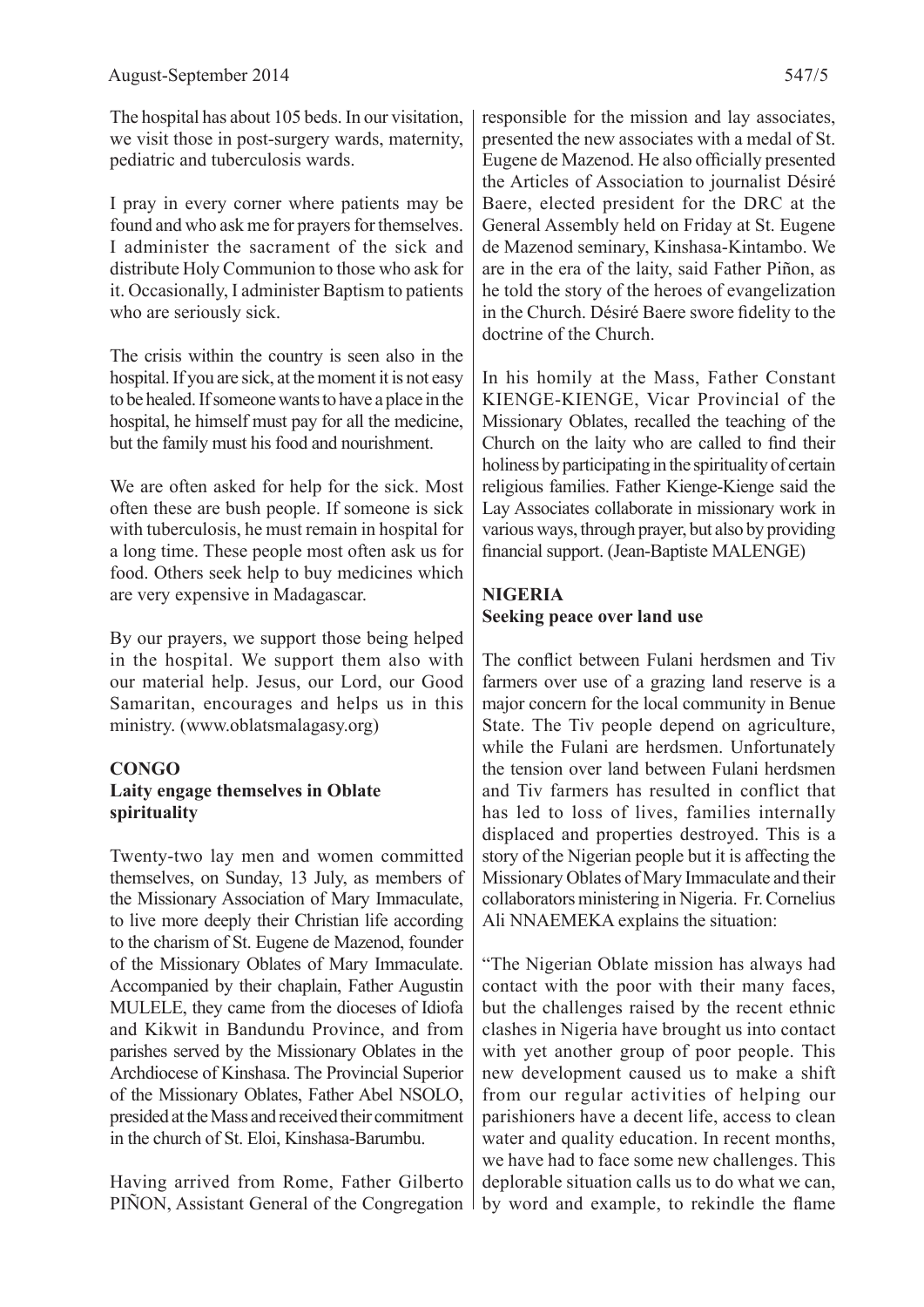of faith and hope that seem to be dying in the hearts of our brothers and sisters.

"The above-mentioned problem first occurred in Benue State where we opened a new Oblate mission late last year. It was due to a clash between some Fulani herdsmen and Tiv farmers. Even though these two groups have lived well together for a long period of time, they have developed a new hostile relationship that left many Tiv farmers homeless. The problem is over planting and grazing lands. The people ran away from their villages due to the violence. On arriving at the city of Makurdi, they were stranded and having nowhere to go, they had to take refuge in schools and other public buildings.

"Those who took refuge in our territory, Northern Bank, Makurdi, were almost abandoned to themselves. But with the aid of parishioners from the Oblate parish, we provided the few basic necessities we could afford. We built the only sanitary facilities that the thousands of them could use. We provided in our own little way for their food and other medical needs. And some of our parishioners took care of educational needs.

"Our other contact with these victims of ethnic clashes was in Jos. The Oblate parish in Jos is made up of different ethnic groups. These people, in spite of some conflict in living together, in recent decades had a healthy relationship until some months ago. Because of a dispute over land ownership, two ethnic groups, the Bace, known as the Rukubas, fought their neighbors, the Miangos. This conflict displaced thousands of our parishioners. Many lost their relatives, their property and their houses. In this conflict, we Oblates were the major actors, since both groups were our parishioners. We also provided them with food, bedding and some basic necessities according to our own capacity as a growing mission.

"This is our recent challenge in a country where conflict seems to arise every now and then in various places. Encouraged by the support of our brother Oblates and men and women of goodwill, 'We will labour and spare no effort with all the resources at our command to covert these affected people to see the dignity of human life and share land as their common good.' This is our Mission. This is our Oblate calling." (Missionary Oblates' JPIC Blog)

### **Asia-Oceania**

### **JAFFNA From Oslo to Jaffna**

Bishop Bernt Ivar Eidsvig, CRS, of the Oslo Diocese in Norway, visited the Jaffna Oblates from 9 to 11 July 2014. He was accompanied by Fr. Bharath Villavarayan from Kotahena, now working in Oslo. The Diocese of Oslo ministers to around 51,000 Catholics who form 1.5% of Norway's total population of 3,500,000. There are 18,000 Tamil immigrants from Sri Lanka of whom 8,000 are Catholics.

There are 18,000 Filipinos in Oslo, the majority of whom are Catholics (80%). There are also 21,000 immigrants from Vietnam, 12,000 of whom are Catholics.

Two Oblate priests from Jaffna, Fr. Victor JEYASINGHAM and Fr. Saveripillai Edmund REGINALD are already in the Oslo Diocese, ministering mainly to the immigrants. Negotiations are under way to form a "new

mission" of Denmark-Norway. This "new mission" is to be the responsibility of the Oblate Province of Jaffna. At present, the Oblate ministries in Denmark and Norway are districts of the Polish Province. (www.omijaffna.com)

### **COLOMBO Assault on a peaceful meeting**

*On 4 August, a group of radical Buddhist monks led a mob that forced its way into a meeting to honour war victims. The meeting had brought together war survivors, Catholic priests and human rights activists as well as representatives of foreign embassies. Police present at the event did not raise a fi nger to stop the extremists. Below is a press statement (excerpts) by Fr. Rohan SILVA, Oblate Provincial of the Colombo Province.*

As the Provincial Superior of the Oblates of Mary Immaculate (Colombo Province), I wish to express my feelings of deep disappointment and frustration over the deplorable and despicable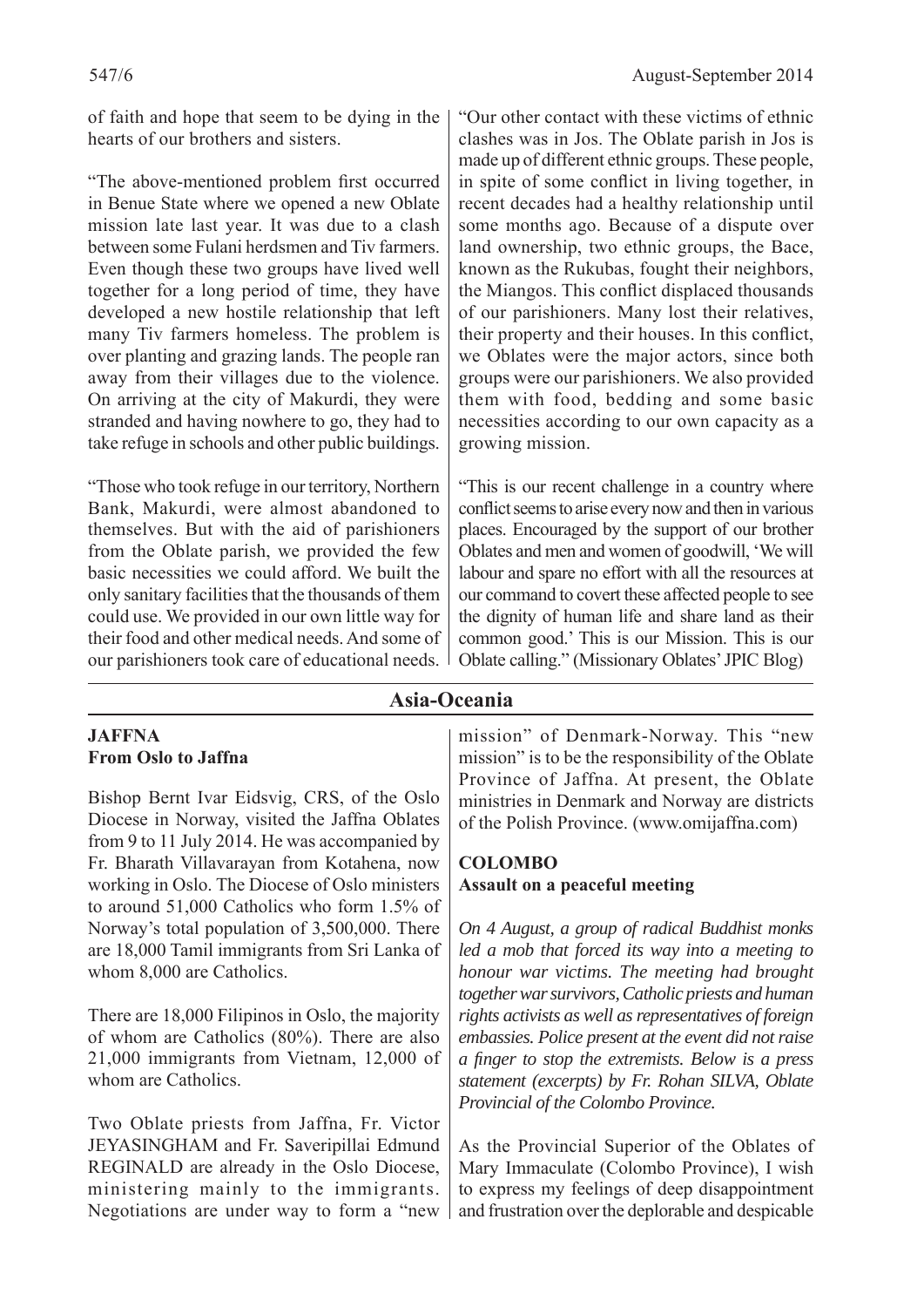incident that transpired at the Centre for Society and Religion (CSR) on Monday, August 4, 2014. CSR is the social justice arm of the Oblate religious order and has always championed the cause of the poor and the marginalized, whatever be their race or creed. It has fearlessly raised its voice on behalf of the voiceless victims of injustice during more than 40 years of its existence. CSR's unwavering concern has always been the liberation of the poor and marginalized people and it always remained open to whatever was good and true, irrespective of its source. Its discussion forums on vital issues have always been open to diverse views. Freedom of expression has been one of CSR's hallmarks. Since its inception, the Centre has been an open forum for all ethnic communities and religions, a haven for opinion makers and academicians, and politicians of all hues to express their views and be heard on the most crucial issues affecting the Nation and her people. It was and continues to be a centre for research and a meeting place for both the powerful and the powerless on equal grounds without fear or favour.

The said incident occurred at a workshop organized by the Families of the Disappeared with the intention of listening to and learning the agonies of those whose loved ones had been the victims of involuntary disappearance, irrespective of whether they were from the North or the South. It is also worthy of note that this gathering was reserved for invitees only and a number of foreign diplomats were in attendance at this meeting.

The fact that this meeting had been organized at the CSR is of special significance in this instance. The CSR, founded by the late Fr. Tissa BALASURIYA, has earned the respect and recognition of all political parties and all religious denominations as an institution that promotes the values of democracy and for years has stood for the defence of social justice, peace and equality for all citizens in every sphere of life. Even during some of the darkest moments of the Nation's history, the CSR remained an oasis where a modicum of sanity prevailed.

It is indeed most unfortunate that these timetested values of the CSR were transgressed and its hallowed precincts violated by a group that forced

itself into the premises uninvited, instilling fear and intimidation among those participating in a meeting being held on purely humanitarian grounds. … That democratic space has now being sullied by elements that contribute little to demonstrate to the world that Sri Lanka is a land where kindness and compassion are hallmarks of our national identity. We live in a world where humanitarian concerns transcend national boundaries; hence the presence of non-Sri Lankans should not be construed as external interference.

The CSR premises lie contiguous to a place of worship. Trespassing upon such sacred space by the use of force and by unbecoming and destructive behaviour is simply a violation of the Church's guaranteed fundamental rights and of those who use those premises for humanitarian and peaceful purposes.The CSR has always held in high esteem all religions and those espousing their values and welcomed all organizations working for humanitarian concerns. In this context, those responsible for the CSR strongly condemn the illegal intrusion into its premises and urge, in no uncertain terms, the law enforcement authorities to bring the law of the land to bear on those who have acted contrary to its tenets, irrespective of their social status.

We also appeal to the leaders of the Church and other peace loving organizations to send out a firm call to the powers that be to bring to a halt the blatant violations of the fundamental and civic rights of the citizens of this country.

#### **PHILIPPINES The blue boats have arrived**

Although the Oblates in the Philippines live quite far from the islands devastated by typhoon "Yolanda" in 2013, the missionaries have not been insensitive to the plight of those who lost everything in that storm.

Last April, the Oblate provincial, Fr. Larry DE GUIA, together with Frs. Rito DAQUIPIL, Jonathan DOMINGO and Bro. Jose ADUANA visited the stricken area of Ajuy, Iloilo. They were accompanied by Agnes May Piñol, Marketing Director of Notre Dame Broadcasting Corporation, Helen Soria of the Board of Trustees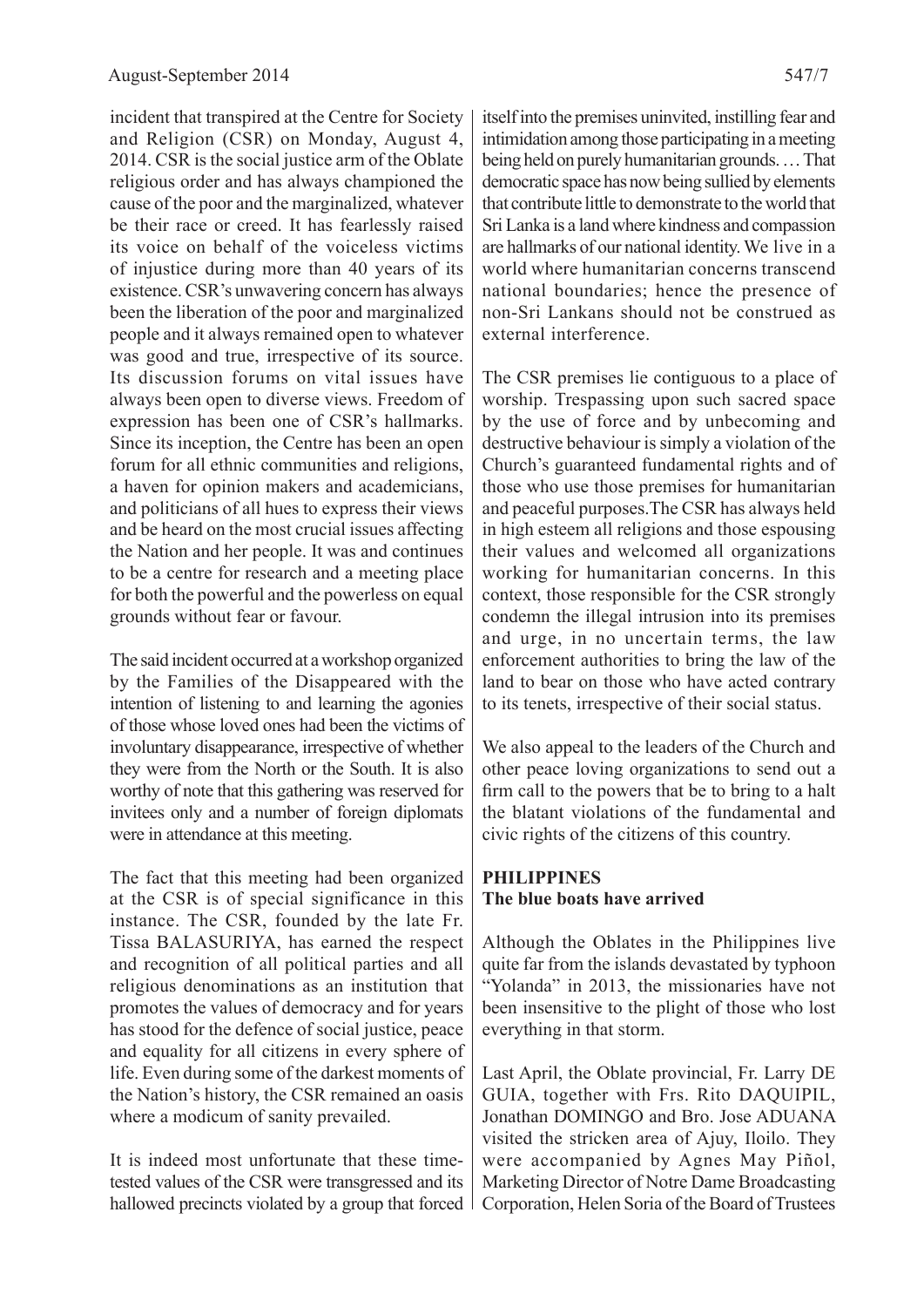and Aileen Samson, province staff member. Their purpose was to see how the Oblate Missionary Foundation (OMF) could be of practical assistance to victims of the natural disaster.

Some 128 families asked for help in planting new crops of corn and other vegetables; 94 individuals needed help to acquire chickens, ducks, pigs and carabao (water buffalo) for their farms.

For the people of Ajuy, another great loss during the typhoon was their pump boats which they sorely needed for fishing. In July 2014, the OMF was able to deliver 25 of these boats, all painted blue, together with accessories and fishing gear.

Although devastated like other coastal areas, Ajuy and its population of 47,000 did not draw the attention of donors at home and abroad, according to Agnes Myra Piñol of the Oblate Media Ministry.

"Before you came, we received aid, but it was not as meaningful as what you are giving us now," a fisherman told Fr. Rito Daquipil, treasurer of the Philippines Province whose headquarters are in Cotabato City

The beneficiaries were grappling for words as they thanked the "strangers." "We never heard of the OMI. But thank you, thank you so much; we never thought you will give us motorboats. We thought we were going to receive only food stuffs and used clothing," said one man.

Fr. Jonathan Domingo, director of OMF, said the Archdiocese of Jaro helped the Oblates identify the beneficiaries of the pump boats. He was also able to give farm animals and other farm implements in Barangay Badiangan. "This project comes as the OMI celebrates its 75<sup>th</sup> year of missionary presence in the Philippines this year," he said.

### **COLOMBO A road named after St. Eugene**

On 2 August 2014, the Nazareth community in Wennappuwa celebrated the 25th anniversary of ordination of its superior, Fr. Sarath PERERA. On that occasion, the city of Wennappuwa formally named a road after the Oblate Founder, St. Eugene de Mazenod. Present for the dedication As a sign of gratitude to the Founder of

were Fr. Clement WAIDYASEKARA, General Councillor for Asia-Oceania, and Fr. Rohan SILVA, Provincial of the Colombo Province, as well as the Chairman of the Town Council and other Oblates.

In 1847, the Founder sent three Oblate priests and a Brother to what was then known as Ceylon, at the request of the Vicar Apostolic of Jaffna, Bishop Orazio Bettachini. St. Eugene hoped to see the whole island evangelized by his Oblates. Before he died in 1861, he had sent a total of 31 Oblates: 22 French, 4 Irish, 4 Italians and one Belgian.

The Oblates have had a tremendous impact on the history of the Catholic Church in Sri Lanka. Today, there are two Oblate provinces in Sri Lanka itself with a total of nearly 250 missionaries; Sri Lankan Oblates can also be found working in many other Oblate provinces, delegations and missions.

The early history of the Oblate presence in Sri Lanka was charged with difficulties: languages to be learned; different cultural realities even within the country; misunderstandings with the bishops and the clergy; outbreaks of fatal diseases; the reality of a Church that was a tiny minority in the country; the schism of some priests from Goa. Nevertheless, the Oblates stayed true to their charism and succeeded in becoming one of the major forces in the development of the Church on what the great Italian explorer, Marco Polo, called "the most beautiful island in the world."

It is logical that a road be named after the Oblate Founder in Wennappuwa. The parish there is the largest in the country, with more than 6000 families. The Oblate who greatly developed the parish was Fr. Constans CHOUNAVEL (†1923) who had been sent there by the Founder himself. The parish has given the Church some 28 priests and more than 35 sisters for various dioceses and religious orders.

The Oblate Preaching Band of the Colombo Province is also located in Wennappuwa. This preaching community has, for more than 65 years, had a significant impact on the Church of Sri Lanka.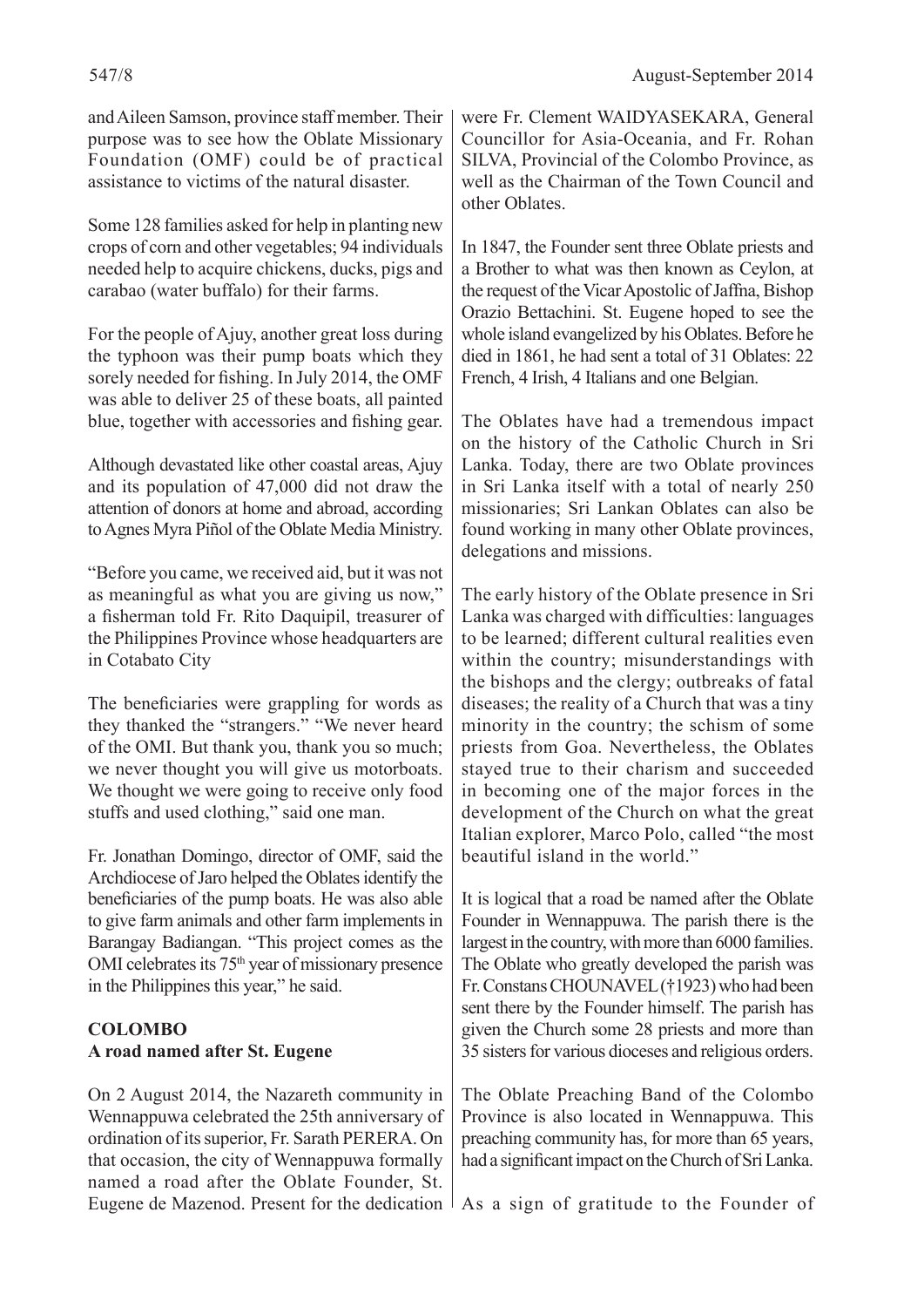Missionary Oblates of Mary Immaculate, St. Eugene de Mazenod, the Wennappuwa Town

#### **UNITED STATES The closing of a shrine**

**Canada-United States** A ministry which the Oblates began 66 years ago has come to an end, as they leave the Shrine of Our Lady of Grace in Colebrook, New Hampshire. Reflecting on the beginning of that ministry, Bro. Richard P. COTÉ recently wrote: "In the fall of 1948, I arrived at the novitiate in Colebrook to begin my studies and training as an Oblate Brother. "At that time the novices were building an outdoor shrine to our Blessed Mother as a thank you for the countless blessings she had bestowed on our Congregation. "The new shrine was soon dedicated to Our Lady of Grace at an outdoor service presided over by the bishop of Manchester, NH. The music was created and delivered by the Van Trapp family singers, who came as a personal favor to Fr. Alphonse BREAULT, who was assigned there at the time." Fr. Adhemar DEVEAU, then the Shrine director, wrote in 1999, "Pilgrims are mostly seniors, Haitian communities and other communities of immigrants still fairly strong in their faith. ...Our service is towards poor communities." In1976, bikers (motorcyclists) started coming to the Shrine for an annual blessing. They began donating time, energy and finances towards further development of the Shrine, donating in 1986 a statue entitled Motorcyclists in Prayer. In 1991, they unveiled a Memorial of Military Personnel from the U.S. who served in Operation Desert Storm. Then in the fall of 1991, they built a 20 foot campanile, surmounted by a large cross. The Shrine had an abbreviated 2014 season beginning on Mother's Day, 11 May, and closing on 1 July. Fr. Henri DELISLE, the remaining Oblate in residence, offered daily Mass as long as he was there. The Blessing of Bikes took place on Sunday, 29 June. A final Mass of Thanksgiving was celebrated at the Shrine on Sunday, 13 July, followed by a reception. (*OMI USA* May 2014) **NOTRE-DAME-DU-CAP Deschâtelets-NDC Archives** The famous Deschâtelets Archives have a new home. They have been moved from Ottawa (Ontario) to Richelieu (Quebec) and they have a new name as well: *Deschâtelets-NDC Archives*. The new name relates the two archival sources of the collections: the previous and present provincial governments of the Oblate provinces of St. Joseph, Our Lady of the Rosary and Our Lady of the Cape; and the original Archives Deschâtelets. There is also a new director, Father André DUBOIS. He replaces 90 year-old Father Jean-Paul DEMERS, who, nevertheless, will continue to be of service, even as he gladly passes the torch to the new director. The Deschâtelets Archives contain historical documents of the Oblates going back to 1841. There are manuscripts, volumes, microfilms, photographs, collections about the Oblate Missions, as well as Aboriginal and Western history. The holdings include some 4,500 boxes containing individual files of over 4,000 Oblates and collections on the history of the Oblates, the Oblates themselves and their work around the world, especially in Canada. There is also a 20,000-document library consisting of books and

On 24 March 2014, Frs. William ANTONE and James TAGGART sent almost 1,000 letters to various places in the U.S. and Canada, explaining what was transpiring and expressing appreciation to those who have supported and visited the shrine through the years.

Council proposed to name a road for him FERNANDO and Oblate Historical Dictionary) because of his outstanding love, especially for the Catholics of Wennappuwa. (Fr. S. Randil

journals written by Oblates or about the Oblates

Of special interest is a collection of different chants, religious hymns and secular songs in the

and related topics.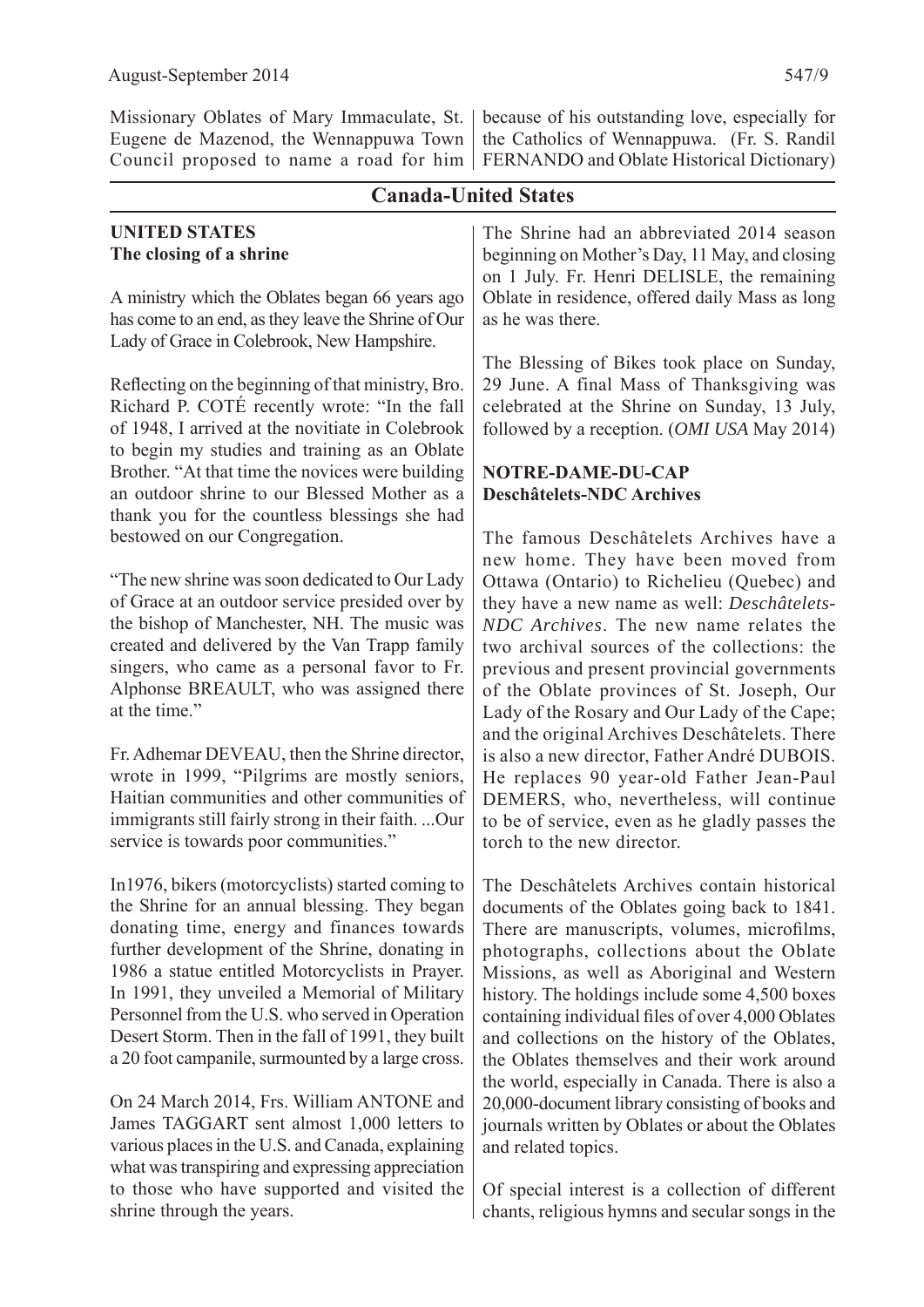Inuit language and in French, collected by Fathers Arthur THIBERT and Maurice MÉTAYER, in the missions of Hudson Bay, Northwest Territory and Mackenzie.

| <b>Europe</b>                                       |                                                                                                       |  |  |
|-----------------------------------------------------|-------------------------------------------------------------------------------------------------------|--|--|
| <b>ROMANIA</b>                                      | high school students. Nine Romanian families                                                          |  |  |
| European youth in mission                           | offered them lodging. They visited the parish in<br>Câmpulung and its numerous charitable activities. |  |  |
| A short while ago, a missionary trip organized by   |                                                                                                       |  |  |
| the Oblates of Mary Immaculate in Romania came      | The trip began with a visit to the cathedral in the                                                   |  |  |
| to an end. Nine youth from Spain, France, the Czech | capital and a friendly chat with Bishop Cornel                                                        |  |  |
| Republic and Italy took part. The youth were hosted | Damian, Auxiliary Bishop of Bucharest.                                                                |  |  |
| by the Oblate community in Mărăcineni (Arges),      |                                                                                                       |  |  |
| some 8 km from the city of Pitesti                  | The missionary trip for young Europeans was<br>one of the projects that emerged from the              |  |  |
| During their stay, the young people directed        | meeting, "Revitalize Oblate life and mission,"                                                        |  |  |
| a summer camp called "Rise and walk." At            | held in Pozuelo (Spain) in November 2012.                                                             |  |  |
| the camp, the participants were 36 Romanian         | (Pasquale CASTRILLI)                                                                                  |  |  |

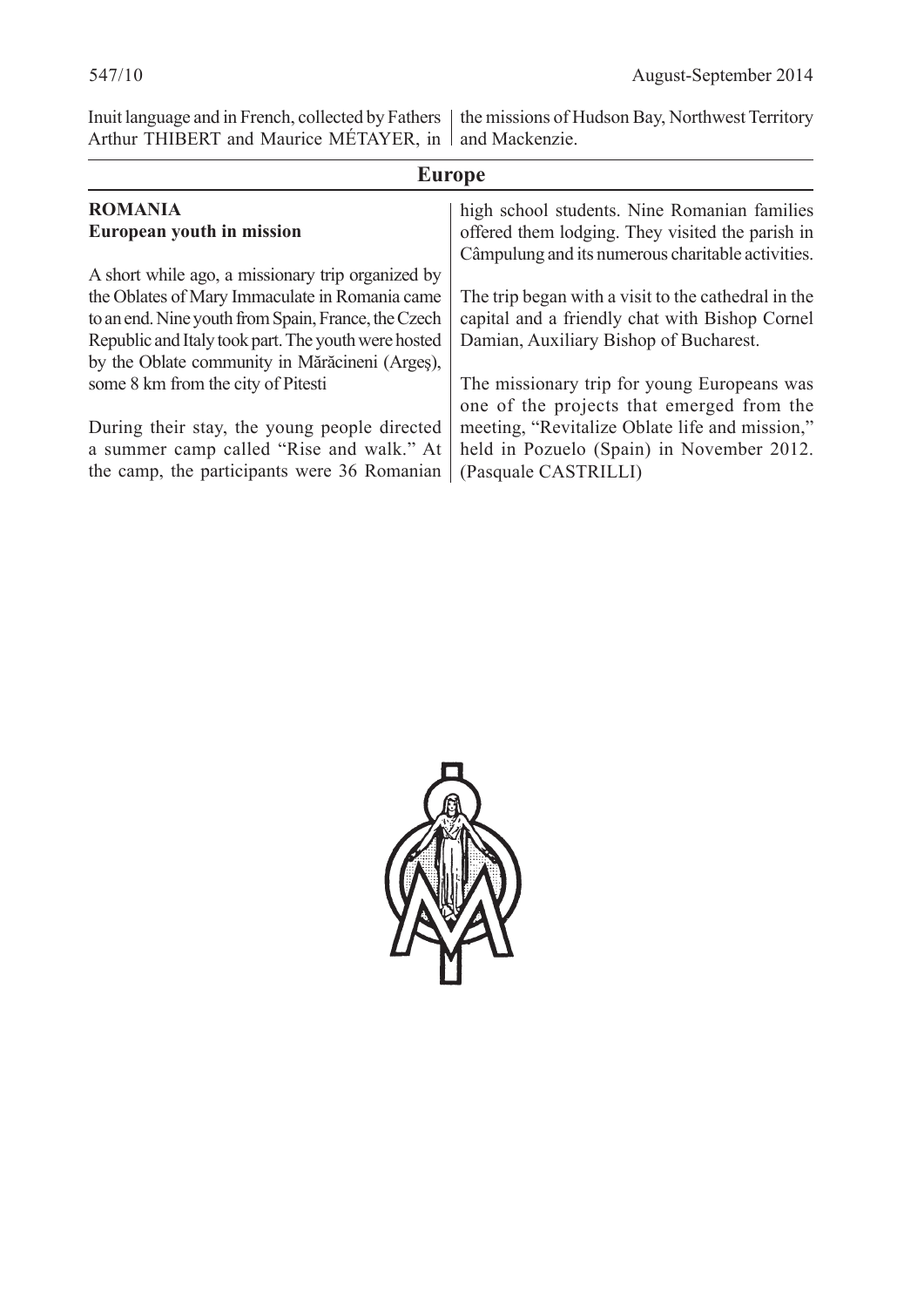## **Anniversaries for September 2014**

| <b>75 Years of religious life</b> |       |                                 |                      |
|-----------------------------------|-------|---------------------------------|----------------------|
| 1939.09.08                        | 07004 | Fr. Kees Nijsten                | Belgium/Holland      |
| <b>70 Years of religious life</b> |       |                                 |                      |
| 1944.09.08                        | 07869 | Fr. Joris Baers                 | Belgium/Holland      |
| 1944.09.08                        | 07879 | Fr. Henri Beaudoin              | Notre-Dame-du-Cap    |
| 1944.09.08                        | 07867 | Fr. Daniel O'Leary              | <b>United States</b> |
| 1944.09.08                        | 07873 | <b>Bishop Daniel Verstraete</b> | Central S. Africa    |
| 1944.09.15                        | 07894 | Fr. Daniel Cavagne              | France               |
| 1944.09.15                        | 07895 | Fr. Marcel Dalverny             | France               |
| 1944.09.15                        | 07900 | Fr. Patrick Guidon              | <b>United States</b> |
| 1944.09.15                        | 08040 | Fr. Richard Haslam              | Anglo-Irish          |
| 1944.09.15                        | 07988 | Fr. Noël Leca                   | France               |
| 1944.09.15                        | 08227 | Fr. Denis McCarthy              | Australia            |
| 1944.09.15                        | 07890 | Fr. Georges Pizet               | France               |
| 1944.09.15                        | 07892 | Fr. André Rebuffet              | France               |
| 1944.09.29                        | 07905 | Fr. René Charrier               | France               |
| 65 Years of religious life        |       |                                 |                      |
| 1949.09.08                        | 08717 | Fr. Raymond Crowe               | <b>United States</b> |
| 1949.09.08                        | 08999 | Fr. Rik Demol                   | Belgium/Holland      |
| 1949.09.08                        | 08758 | Fr. Alexis Fuseau               | France               |
| 1949.09.08                        | 08748 | Fr. Joseph Kane                 | Lacombe              |
| 1949.09.08                        | 08745 | Fr. Lester Kaufmann             | Lacombe              |
| 1949.09.08                        | 08854 | Fr. Robert Kelly                | Lacombe              |
| 1949.09.08                        | 08709 | Fr. Vincent LaPlante            | Lacombe              |
| 1949.09.08                        | 08729 | Fr. Clarence Lavigne            | Lacombe              |
| 1949.09.08                        | 08722 | Fr. Antoni Lesz                 | Poland               |
| 1949.09.08                        | 08739 | Fr. John McCann                 | Lacombe              |
| 1949.09.08                        | 08749 | Fr. George Mclean               | <b>United States</b> |
| 1949.09.08                        | 09378 | Fr. Bernard Rivoal              | France               |
| 1949.09.08                        | 08734 | Fr. Jan Severins                | Belgium/Holland      |
| 1949.09.08                        | 08986 | Fr. Pierre Ven                  | France               |
| 1949.09.08                        | 08752 | Fr. Brunon Wielki               | Poland               |
| 1949.09.29                        | 08764 | Fr. Jean-Marie Toussaint        | France               |
| 60 Years of religious life        |       |                                 |                      |
| 1954.09.08                        | 09793 | Fr. Leon Brzezina               | Poland               |
| 1954.09.08                        | 10375 | Fr. François Cueff              | France               |
| 1954.09.08                        | 10376 | Fr. Bernard Dauguet             | France               |
| 1954.09.08                        | 09778 | Fr. Thomas Delaney              | <b>Brazil</b>        |
| 1954.09.08                        | 09771 | Fr. Elphège Desbiens            | Notre-Dame-du-Cap    |
| 1954.09.08                        | 10130 | Fr. François Dupont             | Belgium/Holland      |
| 1954.09.08                        | 09777 | Fr. Patrick Hollywood           | <b>United States</b> |
| 1954.09.08                        | 09780 | Fr. Jan Jansen                  | Belgium/Holland      |
| 1954.09.08                        | 10132 | Fr. Franciszek Kaczmarek        | Poland               |
| 1954.09.08                        | 09955 | Fr. Juan Rogge                  | Mexico               |
|                                   |       |                                 |                      |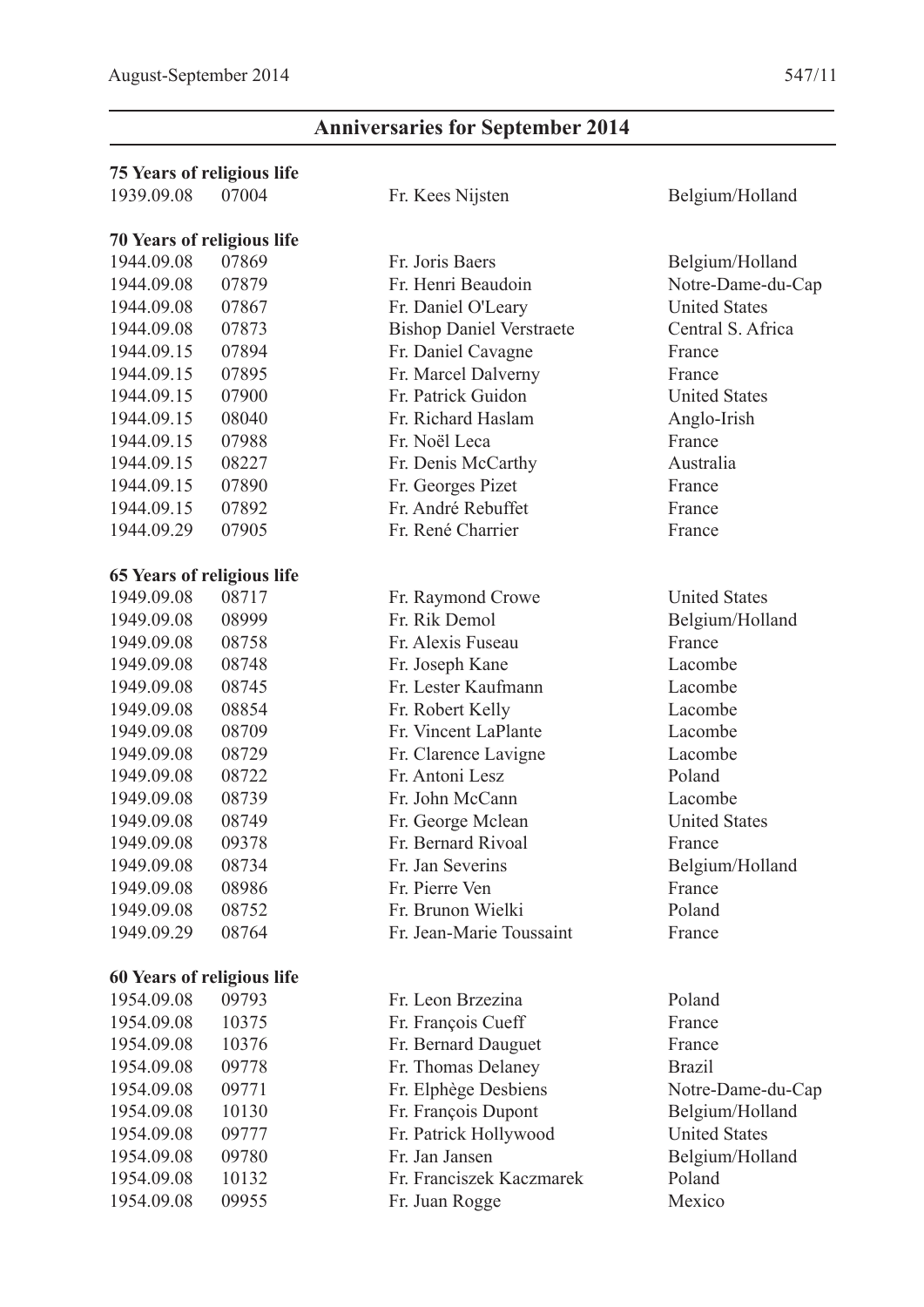| 1954.09.08 | 10134 |
|------------|-------|
| 1954.09.08 | 09774 |
| 1954.09.08 | 09773 |
| 1954.09.08 | 09791 |
| 1954.09.08 | 10293 |
| 1954.09.08 | 09770 |
| 1954.09.08 | 09794 |
| 1954.09.29 | 09824 |
| 1954.09.29 | 09818 |
| 1954.09.29 | 09816 |
| 1954.09.29 | 09814 |
| 1954.09.29 | 09825 |
| 1954.09.29 | 09819 |
| 1954.09.29 | 09854 |
| 1954.09.29 | 09817 |
| 1954.09.29 | 09812 |

#### **60 Years of priesthood**

1954.09.05 08702 Fr. Gilles Comeau Notre-Dame-du-Cap

#### **50 Years of religious life**

| 1964.09.08 | 11570 |
|------------|-------|
| 1964.09.08 | 11561 |
| 1964.09.08 | 11594 |
| 1964.09.08 | 11562 |
| 1964.09.08 | 11705 |
| 1964.09.08 | 11566 |
| 1964.09.08 | 11567 |
| 1964.09.08 | 11595 |
| 1964.09.08 | 11593 |
| 1964.09.08 | 11559 |
| 1964.09.15 | 11587 |
| 1964.09.15 | 11667 |
| 1964.09.15 | 11797 |
| 1964.09.15 | 11588 |
| 1964.09.15 | 11590 |
| 1964.09.15 | 11929 |
| 1964.09.15 | 11719 |
| 1964.09.29 | 11584 |
| 1964.09.29 | 11583 |
| 1964.09.29 | 11586 |
| 1964.09.29 | 11585 |

#### **25 Years of religious life**

1989.09.08 13271 Fr. Lukasz Biecek Cameroon 1989.09.08 13251 Fr. Wojciech Blach Assumption 1989.09.08 13305 Fr. Dariusz Buczek Poland 1989.09.08 13255 Fr. Jerzy Ditrich Poland 1989.09.08 13254 Fr. Marek Dziedzic Central European

1954.09.08 10134 Fr. Kazimierz Rychlik Poland Fr. Luigi Sion Mediterranean 1954. Fr. Raymond Steen United States 1954.09.1991 Bishop Peter Sutton Lacombe Fr. Georges Thill Belgium/Holland 1954.09.08 09770 Fr. Martien Vermuë Belgium/Holland 1954. Fr. Richard Wolak Lacombe 1954.09.29 09824 Fr. Edward Barrett Anglo-Irish Fr. Michael E. Canning Anglo-Irish 1954.09.29 09816 Fr. Jeremiah Donovan Anglo-Irish Fr. James Hyland Anglo-Irish Fr. Gerard Kenny Anglo-Irish Fr. Joseph Leathem Northern S. Africa 1954.09.29 09854 Fr. Michael McGhee Anglo-Irish 1954.09.29 09817 Fr. Charles O'Connor Anglo-Irish 1954.09.29 09812 Fr. Eamonn O'Reilly Anglo-Irish

1964.09.08 11570 Fr. Jan Bielecki Poland 1964.09.08 11561 Fr. Jan Brinkhof Peru Fr. Thomas Coughlin United States 1964.09.08 11562 Fr. Roberto Fitzpatrick Brazil Fr. Nestor Gregoire Lacombe 1964.09.08 11566 Fr. Francis Hahn Colombo 1964.09.08 11567 Fr. Roman Kunkel Poland Fr. Richard McAlear United States Fr. Jacques Ollès France Fr. Harry te Plate Belgium/Holland Fr. Mario Biffi Mediterranean 1964.09.15 11667 Fr. Jean-Pierre Bonnafoux France Fr. Serge Cuenot France 1964.09.15 11588 Fr. Armando Favero Mediterranean Fr. Mario Gazzola Mediterranean 1964.09.15 11929 Bishop Vithavong Jean Khamse Philippines 1964. Fr. Daniel Weber France 1964.09.29 11584 Fr. Michael Bracken Central S. Africa Fr. Thomas McCabe Anglo-Irish Fr. Daniel McCarthy Anglo-Irish 1964.09.29 11585 Fr. Michael Ryan Anglo-Irish

1989.09.02 13296 Bro. Matthias Franz Central European

547/12 August-September 2014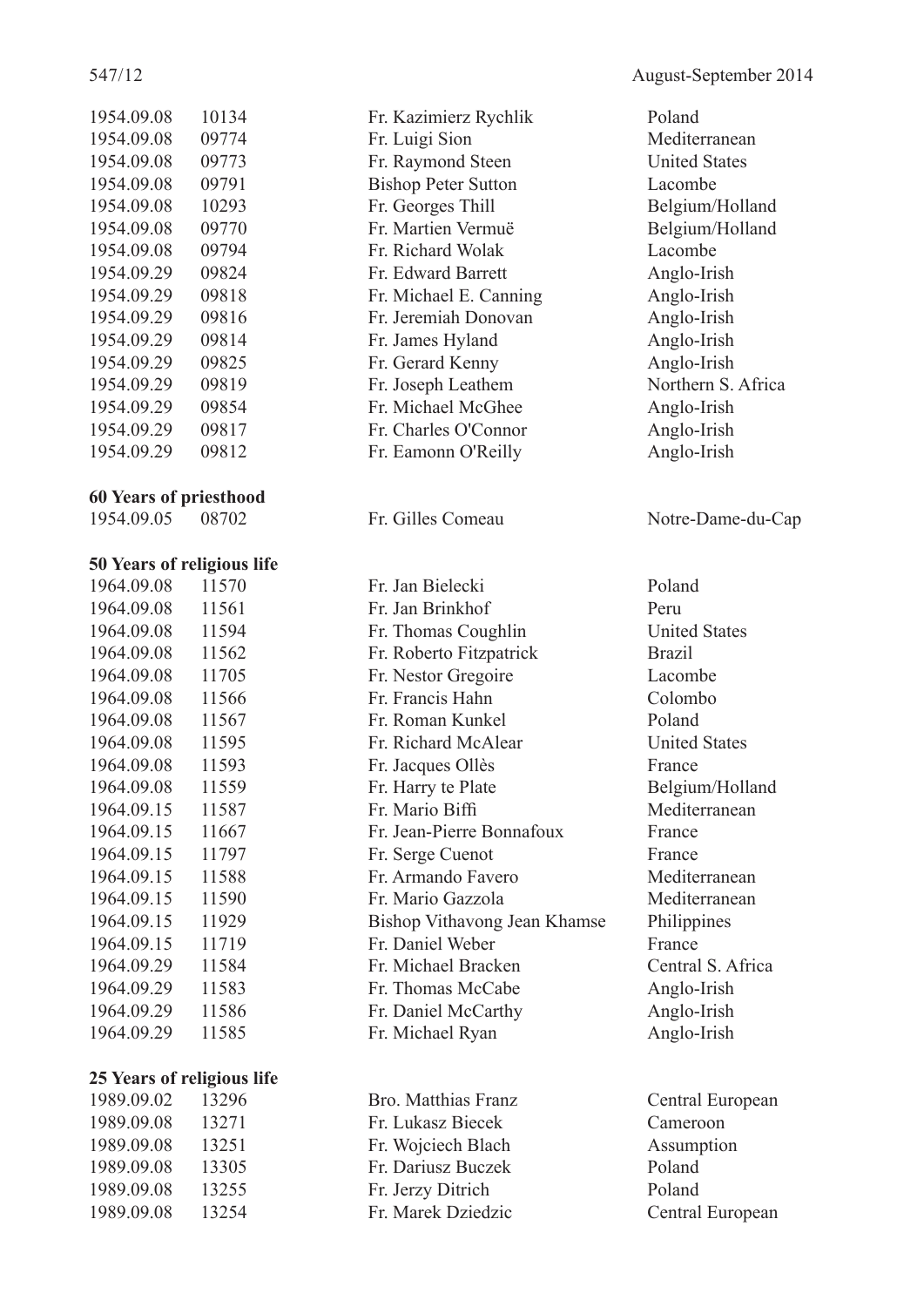| 1989.09.08             | 13237 | Fr. Maxime Eugène                | Haiti                |
|------------------------|-------|----------------------------------|----------------------|
| 1989.09.08             | 13430 | Fr. Oleko Clément Fiyungu        | Congo                |
| 1989.09.08             | 13192 | Fr. Anton Thevaraj Fredric       | Jaffna               |
| 1989.09.08             | 13429 | Fr. Mbote Wilfrid Gitembo        | Congo                |
| 1989.09.08             | 13272 | Fr. Yogarajah Jacob              | Jaffna               |
| 1989.09.08             | 13307 | Bro. Krzysztof Janca             | Poland               |
| 1989.09.08             | 13193 | Fr. James Jeyachandran           | Australia            |
| 1989.09.08             | 14134 | Fr. Cyrille Keba Muko            | <b>United States</b> |
| 1989.09.08             | 13302 | Bro. Jerzy Kwiecien              | Poland               |
| 1989.09.08             | 13428 | Bro. Ledie Lucien Ladiamene      | Congo                |
| 1989.09.08             | 13306 | Fr. Andrzej Mackow               | Poland               |
| 1989.09.08             | 13367 | Fr. Futi Sylvain Mangombo        | Congo                |
| 1989.09.08             | 13393 | Fr. Mane Macaire Manimba         | Congo                |
| 1989.09.08             | 13304 | Fr. Hengelela Guillaume Muthunda | Congo                |
| 1989.09.08             | 13303 | Bro. Tadeusz Orzechowski         | Assumption           |
| 1989.09.08             | 13252 | Fr. Grzegorz Oszust              | Lacombe              |
| 1989.09.08             | 13327 | Bro. Anthony Lal Perera          | Colombo              |
| 1989.09.08             | 13270 | Fr. Grzegorz Skicki              | France               |
| 1989.09.08             | 13253 | Fr. Krzysztof Skotarek           | Poland               |
| 1989.09.08             | 13238 | Fr. Gardy Villarson              | Haiti                |
| 1989.09.08             | 13328 | Fr. Don Eric L. Wasalathanthrige | Colombo              |
| 1989.09.10             | 13276 | Fr. Louis Diedhiou               | Mediterranean        |
| 1989.09.10             | 13240 | Fr. Kevin Paul Elendu            | Cameroon             |
| 1989.09.10             | 13275 | Fr. Alexandre Diegane Faye       | Mediterranean        |
| 1989.09.10             | 13387 | Fr. Jean-Marie Mboudandi         | Cameroon             |
| 1989.09.24             | 13326 | Fr. Leo Philomin                 | Anglo-Irish          |
| 1989.09.29             | 13351 | Fr. Ciro Andreozzi               | Mediterranean        |
| 1989.09.29             | 13357 | Fr. Saverio Fabiano              | Mediterranean        |
| 25 Years of priesthood |       |                                  |                      |
| 1989.09.02             | 12818 | Fr. Paul Taylor                  | Anglo-Irish          |
| 1989.09.09             | 12848 | Fr. Raymond John Marek           | <b>United States</b> |
| 1989.09.16             | 12910 | Fr. Flavio Facchin               | Mediterranean        |
| 1989.09.23             | 12901 | Fr. John Ettensohn               | <b>United States</b> |

## **Anniversaries for October 2014**

1989.09.30 12913 Fr. Salvatore Franco Mediterranean

|                               | 65 Years of religious life |                        |               |
|-------------------------------|----------------------------|------------------------|---------------|
| 1949.10.01                    | 08765                      | Fr. Thomas Scully      | Anglo-Irish   |
| <b>65 Years of priesthood</b> |                            |                        |               |
| 1949.10.16                    | 07892                      | Fr. André Rebuffet     | France        |
|                               | 60 Years of religious life |                        |               |
| 1954.10.07                    | 09830                      | Fr. Giuseppe Carnevale | Mediterranean |
| 1954.10.15                    | 09827                      | Fr. Henri Méolle       | France        |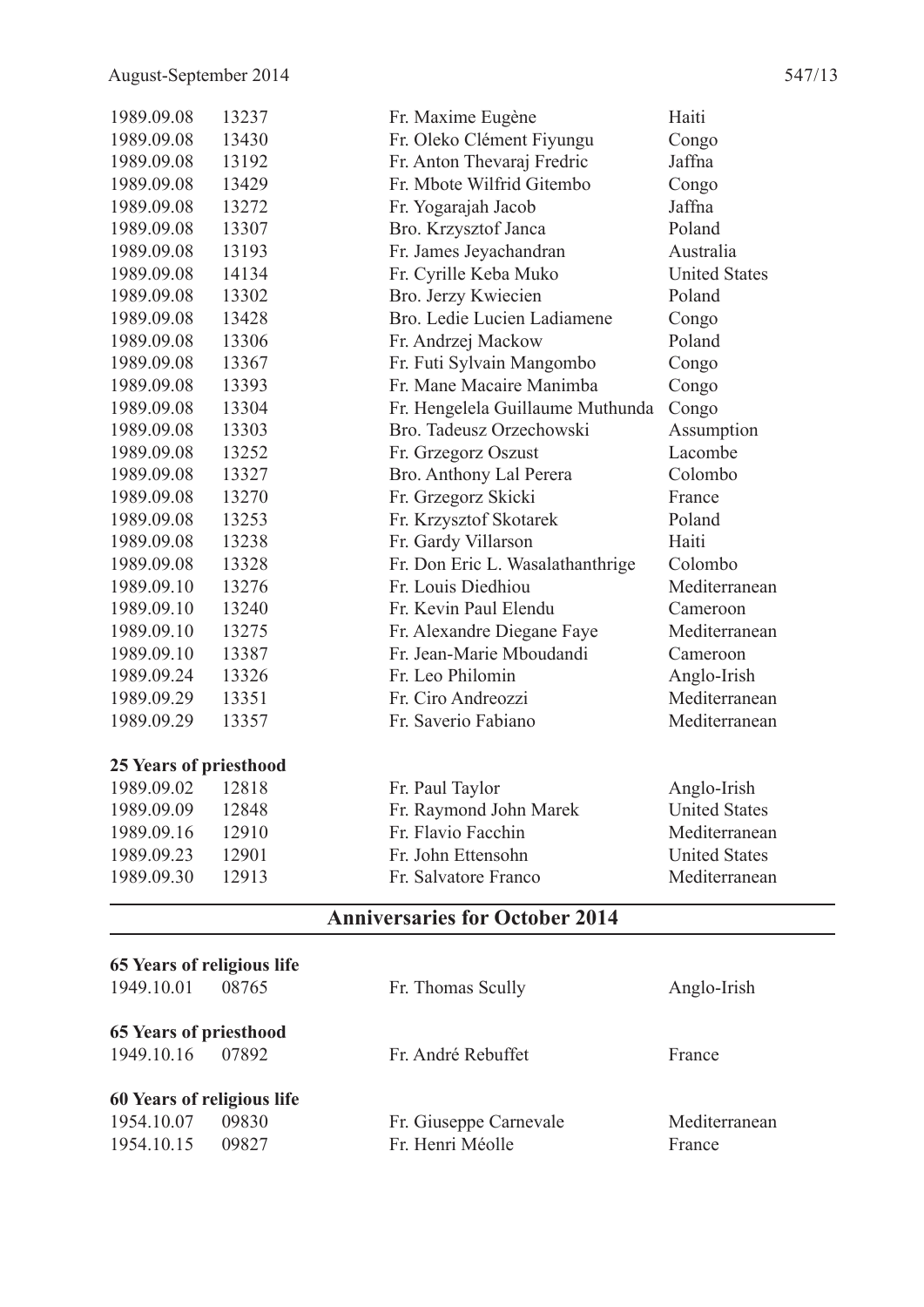| 60 Years of priesthood     |       |                              |                 |
|----------------------------|-------|------------------------------|-----------------|
| 1954.10.03                 | 08996 | Fr. Jules Charlier           | Belgium/Holland |
| 1954.10.07                 | 08745 | Fr. Lester Kaufmann          | Lacombe         |
| 1954.10.24                 | 08646 | Fr. José-Maria González      | Mediterranean   |
| 1954.10.31                 | 08573 | Fr. Aloysius Kedl            | Lacombe         |
| 50 Years of religious life |       |                              |                 |
| 1964.10.06                 | 11592 | Fr. Louis McDermott          | Anglo-Irish     |
| 25 Years of priesthood     |       |                              |                 |
| 1989.10.01                 | 12861 | Fr. Octaviano Vega Fernández | Mediterranean   |
| 1989.10.21                 | 12778 | Fr. Salvatore D'Orto         | Mediterranean   |
| 1989.10.22                 | 12909 | Fr. Vincent Gruber           | France          |
| 1989.10.28                 | 12948 | Fr. Emmanuel Ngamefula       | Cameroon        |
| 1989.10.28                 | 12914 | Fr. Marc Pitchebaï           | Cameroon        |
|                            |       |                              |                 |

## **Prayers for our deceased**

|                                         |                             |             |                     | INO. 33-72  |
|-----------------------------------------|-----------------------------|-------------|---------------------|-------------|
| <b>Name</b>                             | Prov./Del.                  | <b>Born</b> | Died at             | <b>Date</b> |
| Bro. Maurice Bélanger Notre-Dame-du-Cap |                             | 30/01/1932  | Richelieu           | 28/06/2014  |
| Fr. Antoni Kurek                        | Poland                      | 22/06/1931  | Lubliniec           | 06/07/2014  |
| Fr. Rajmund Grzesik                     | Poland                      | 27/08/1927  | Gdańsk              | 09/07/2014  |
| Fr. Samson Kataka                       | Northern Prov. S.<br>Africa | 01/01/1936  | Johannesburg        | 09/07/2014  |
| Bro. Don Francis<br>Dematagodage        | Colombo                     | 27/11/1929  | Colombo             | 16/07/2014  |
| Fr. Emilio Trottemenu                   | Argentina-Chile             | 13/09/1927  | <b>Buenos Aires</b> | 16/07/2014  |
| Fr. Valentin Nelissen                   | Belgium/Holland             | 09/01/1925  | Hasselt             | 16/07/2014  |
| Fr. Brian<br>Jayawardhana               | <b>OMI</b> Lacombe          | 14/04/1938  | Edmonton            | 17/07/2014  |
| Fr. Jacques L'Heureux                   | Notre-Dame-du-Cap           | 19/06/1937  | Ottawa              | 20/07/2014  |
| Fr. Cyril Canning                       | Philippines                 | 10/02/1927  | Quezon City         | 22/07/2014  |
| Fr. Réal Bourque                        | <b>United States</b>        | 08/08/1927  | Belleville          | 22/07/2014  |

**No. 53-72**